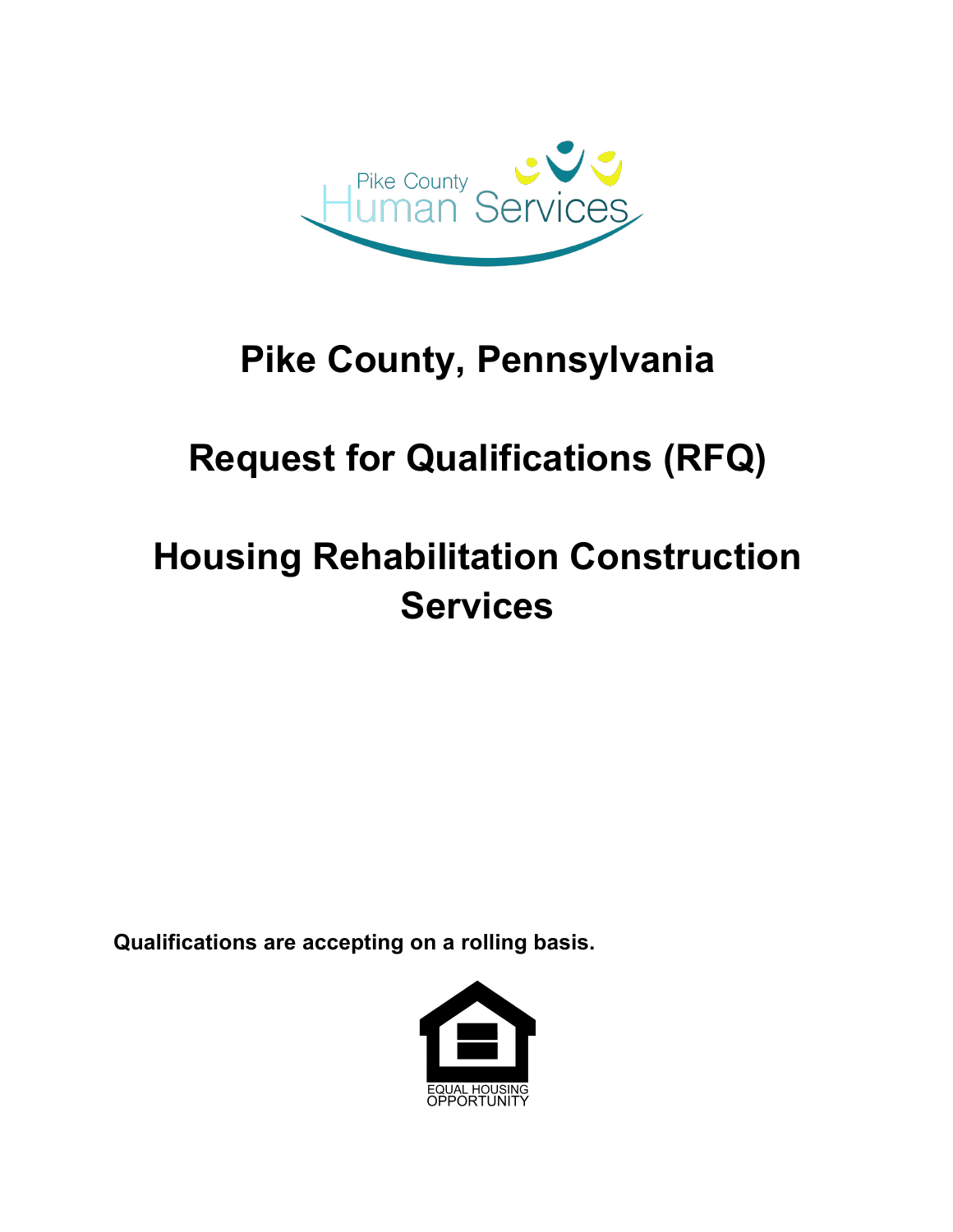## **Introduction**

Pike County is creating a registry of pre-qualified housing rehabilitation construction firms to bid on projects through its housing rehabilitation program. This program, funded through the Community Development Block Grant, Act 137 (Housing Trust Fund), and other sources, improves the quality of housing for low- to moderate-income homeowners and renters. Pike County anticipates rehabilitating two (2) owner-occupied homes, two (2) single-unit renter-occupied homes, and six (6) multi-unit renter occupied homes in 2022.

Pike County reserves the right to amend or withdraw this RFQ, and to withdraw at any time from the process and negotiations with no recourse for any Applicant. The County reserves the right to adjust the timeline, and to waive minor deficiencies in meeting the stated requirements of the qualifications package. The County reserves the right to request additional information from Applicants.

## **Responsibilities of Selected Firm**

Applicants who meet the requirements described in this RFQ will be entered into a registry of housing rehabilitation construction services firms. For each housing rehabilitation project, the property owner will select at least two firms from this pool to bid on their project. The bidding requirements may vary based on the scope of the project. The project will be awarded to the lowest responsible bidder.

The selected housing rehabilitation construction services firm will be responsible for the following:

- Participate in a pre-construction conference with homeowner and housing inspector
- Ensure that work does not begin until all required permits and a notice to proceed are issued
- Complete construction work as described in the scope of work and contract with the homeowner in accordance with the Pennsylvania Housing Rehabilitation **Standards**
- Proactively communicate with the housing inspector, homeowner, and county staff
- Notify the housing inspector of required change orders
- Follow required lead paint safety measures
- Follow and document PA prevailing wage requirements, when applicable
- Participate in three progress inspections and a final inspection of the property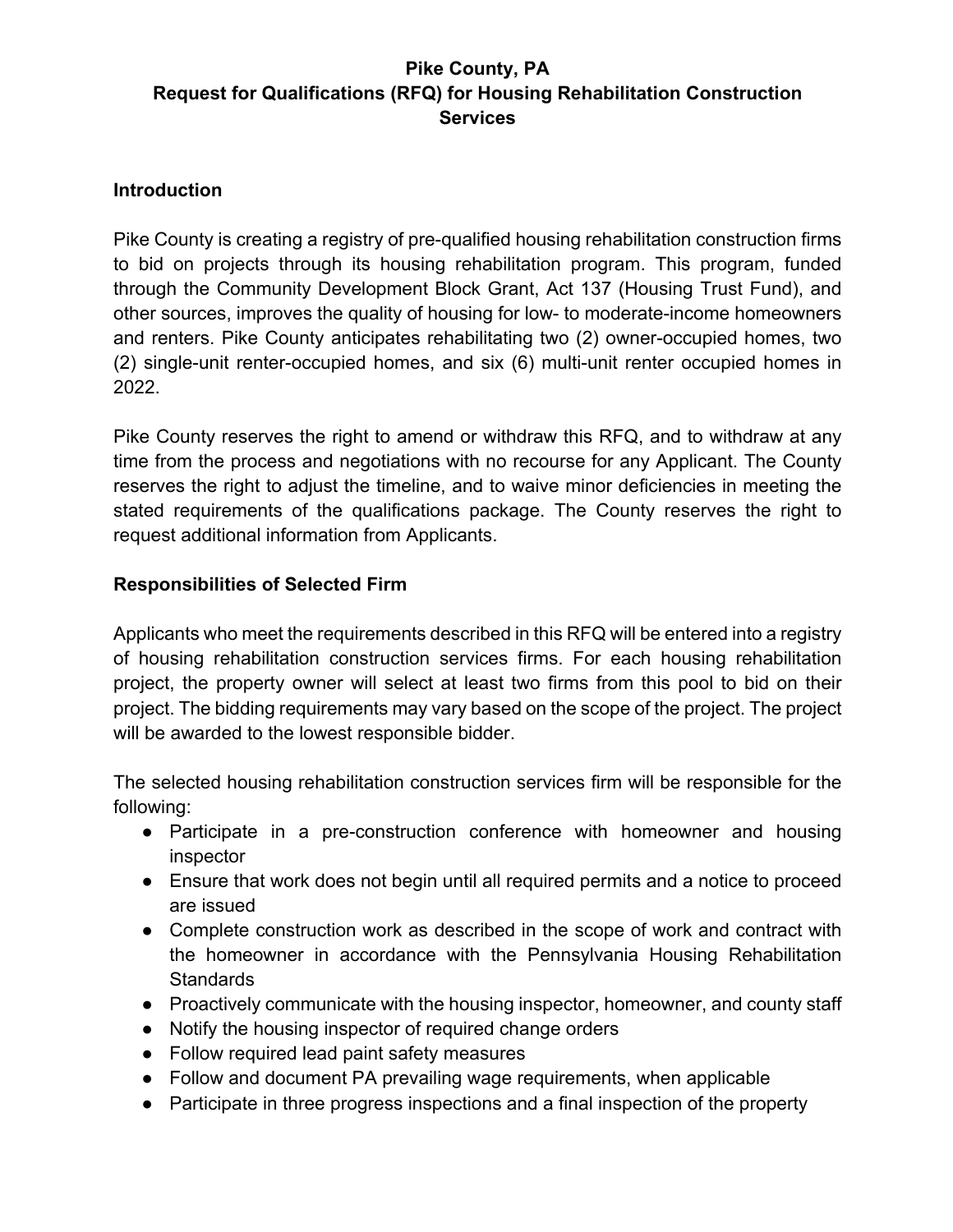- Accurately complete all required project documentation required by the Pennsylvania Department of Community and Economic Development and Pike **County**
- Comply with all requirements as described in the Contractor's Handbook (attached to this RFQ)

## **Minimum Qualifications**

Applicants must have the following qualifications to be considered:

- At least three (3) years of experience providing housing rehabilitation construction services
- Familiarity with DCED Housing Rehabilitation Guidelines
- Meet all requirements as described in the Requirements to Enter Contractor Registry (attached to this RFQ)

The requirement related to familiarity with DCED Housing Rehabilitation Guidelines will be met through participation in a mandatory training with Pike County prior to being placed on the registry.

## **Statement of Qualifications**

Applicants should submit an application using this form: https://form.jotform.com/213256885345160

Qualifications are accepted on a rolling basis.

The County is not liable to pay or reimburse any costs incurred by Applicants in the development, submission or review of qualifications packages.

All applications will generally be considered public records which are subject to public inspection.

Proposals may be withdrawn or corrected prior to the due date and time. Changes may not be made to proposals after the due date and time.

## **Selection Criteria**

All applications that meet the minimum requirements will be added to the registry of housing rehabilitation construction services firms.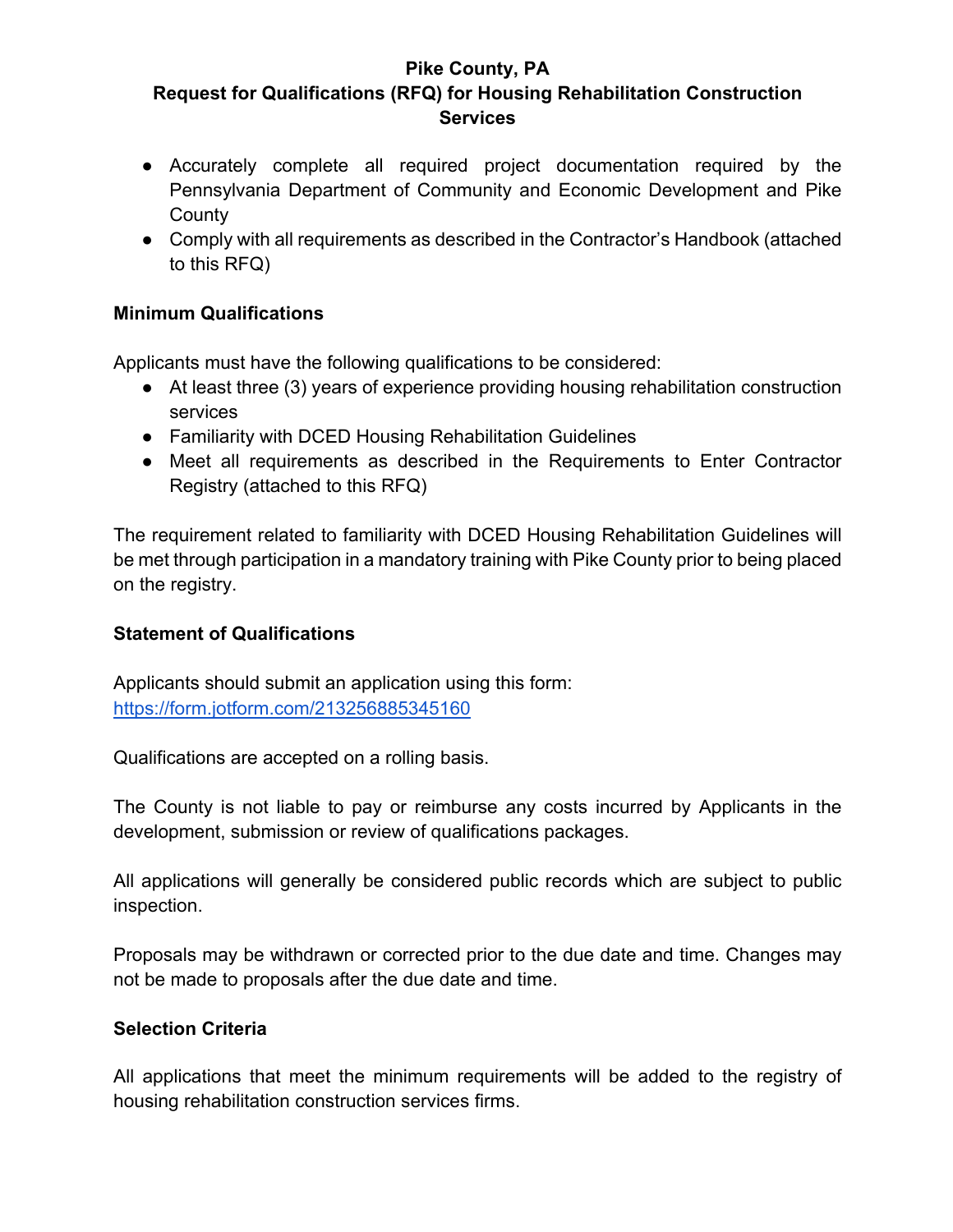#### **Selection Process**

All qualifications received will be evaluated based on the required qualifications as described in this RFQ and the Requirements to Enter Contractor Registry (attached to this RFQ).

#### **Timeline**

Applications are received and reviewed on a rolling basis.

All firms that are invited to participate in the registry will be provided information about a mandatory virtual training about the DCED Housing Rehabilitation Standards. This training must be complete prior to being placed on the registry.

#### **Conflicts of Interest**

No employee, agent, consultant, officer, or elected official or appointed official of the County of Pike, or of any designated public agencies, or of subrecipients that are receiving CDBG funds who exercise or have exercised any functions or responsibilities with respect to CDBG activities, or who are in a position to participate in a decision-making process or gain inside information with regard to such activities, may obtain a financial interest or benefit from a CDBG-assisted activity, or have a financial interest in any contract, subcontract, or agreement with respect to a CDBG-assisted activity, or with respect to the proceeds of the CDBG-assisted activity, either for themselves or those with whom they have business or immediate family ties, during their tenure or for one year thereafter.

#### **Questions**

Direct questions regarding this RFQ to Jessica R. Dreistadt, Pike County CDBG Consultant, at (484) 225-4929 or jdreistadt@hailstoneeconomic.com.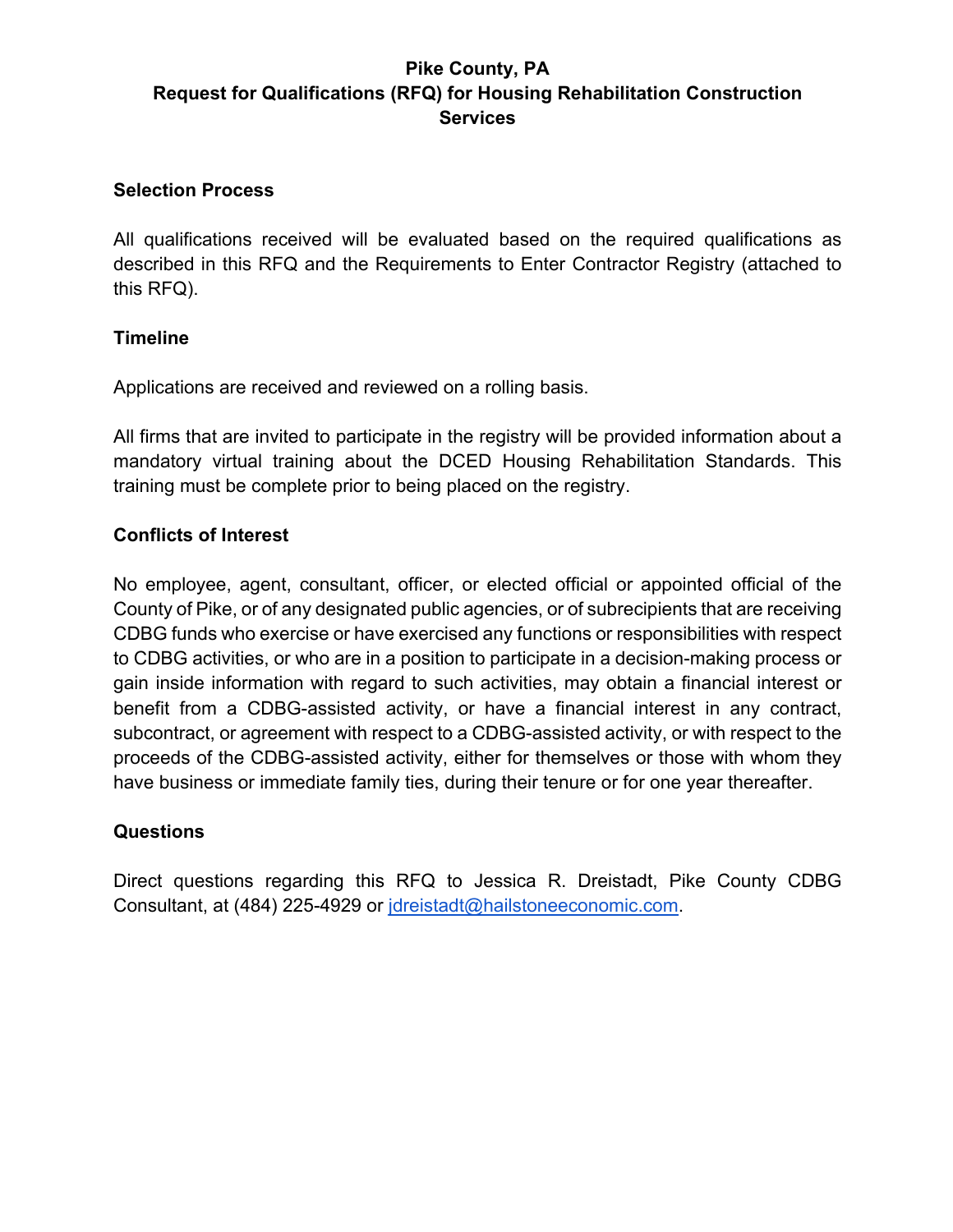

## **CONTRACTOR'S HANDBOOK**

## **Foreword**

Thank you for your interest in becoming one of our prequalified contractors. The successful operation and perceived value of this program reflects highly on the attitudes and skills of our partners and will always be a predominant factor for continued effectiveness.

The purpose of this document is to:

- 1. describe the procedures to be used while working on properties financed by our program
- 2. provide helpful information and familiarity with the forms used in the program

Recipients of this guidebook are expected to familiarize themselves with the criteria, procedures, and standards referenced herein. Becoming well versed on the information and documents within this guidebook and gaining a true understanding (and appreciation) of how these materials are collectively used, will be of utmost value in facilitating a successful and valued program.

When new procedures are developed or changes are made to the current procedures, copies will be issued for inclusion in the handbook to all contractors on the bidder's list.

If you have any questions or concerns about our program, please contact Kayla Orben, Assistant Director of Human Services, at korben@pikepa.org or (570) 832-0121.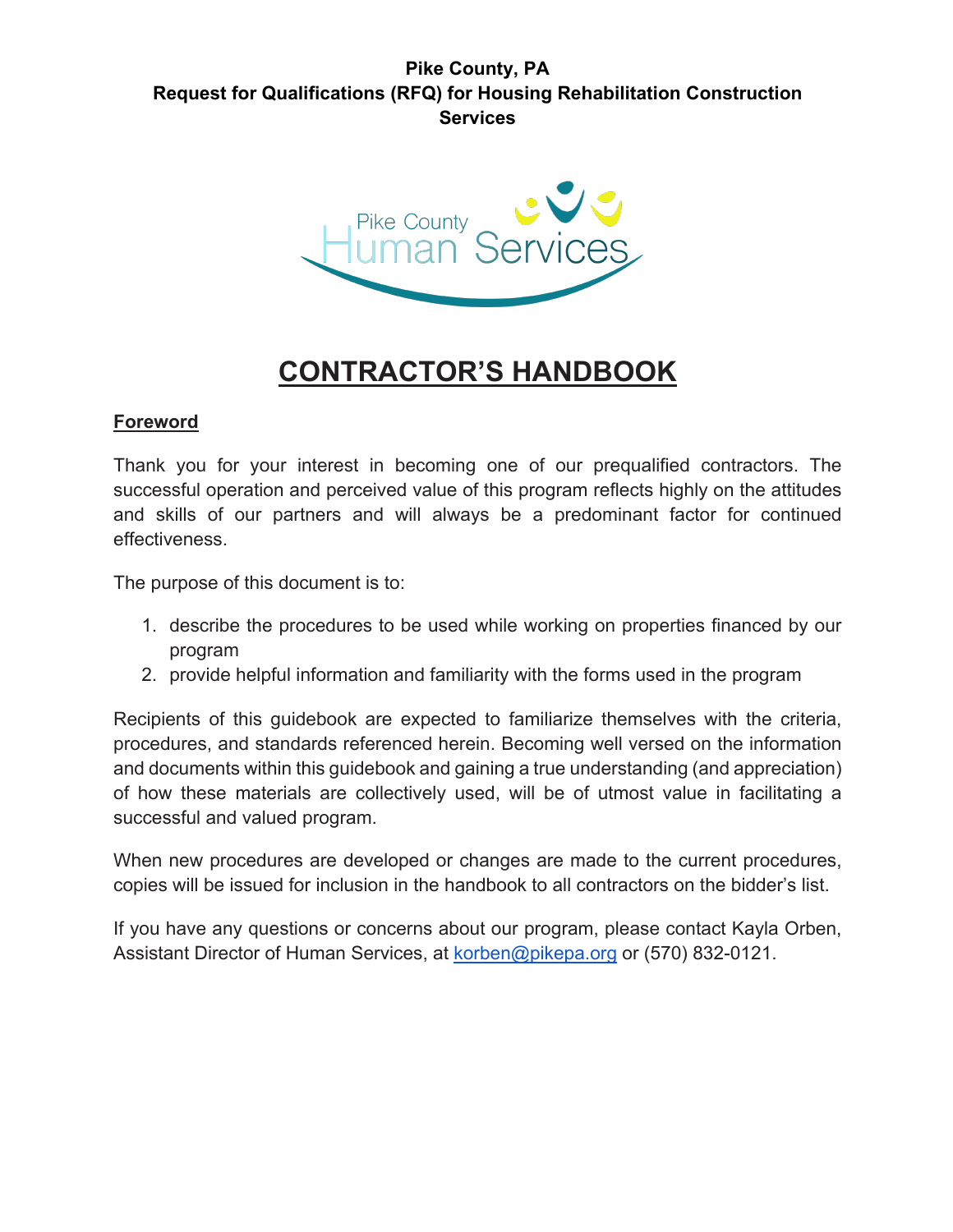## **General Information and Contractor Requirements**

#### **Requirements to Enter Contractor Registry**

#### *Basic Requirements*

To be eligible for participation in our program, a general contractor must provide:

- Completed Application, providing information on company structure and financial ability to undertake projects
- Valid Pennsylvania Contractor's License Lead Contractor Certificate
- Federal Tax ID Number
- Necessary "tools of the trade" to include; contractor tools and equipment, a vehicle for work/job transportation with capacity to haul tools, equipment and possibly some construction materials and basic small office equipment including cell phone
- Basic communication/contact information consisting of phone numbers, fax numbers, and email address
- Evidence of acceptable past performance record on housing rehabilitation projects (if feasible)

#### *Insurance Requirements*

To participate in the program, general contractors must provide a certificate of insurance from the insurance carrier, which certifies the insured is the general contracting firm, having an *absolute* policy minimum cancellation of ten (10) days, and having insurance in force with at least the following types and amounts of coverage:

| <b>General Liability</b>                    | <b>Bodily Injury</b>                             | <b>Property Damage</b>   |
|---------------------------------------------|--------------------------------------------------|--------------------------|
| <b>Manufacturers and Contractors</b>        | \$300,000 ea. occurrence                         | \$100,000 ea. occurrence |
| <b>Independent Contractors</b>              | \$300,000 ea. occurrence                         | \$100,000 ea. occurrence |
| Products, including Completed<br><b>Ops</b> | \$300,000 aggregate                              | \$100,000 aggregate      |
| Auto-owned, hired, or leased                | \$300,000 ea. person<br>\$300,000 ea. occurrence | \$100,000 ea. occurrence |
| Workers' Compensation                       | As required                                      |                          |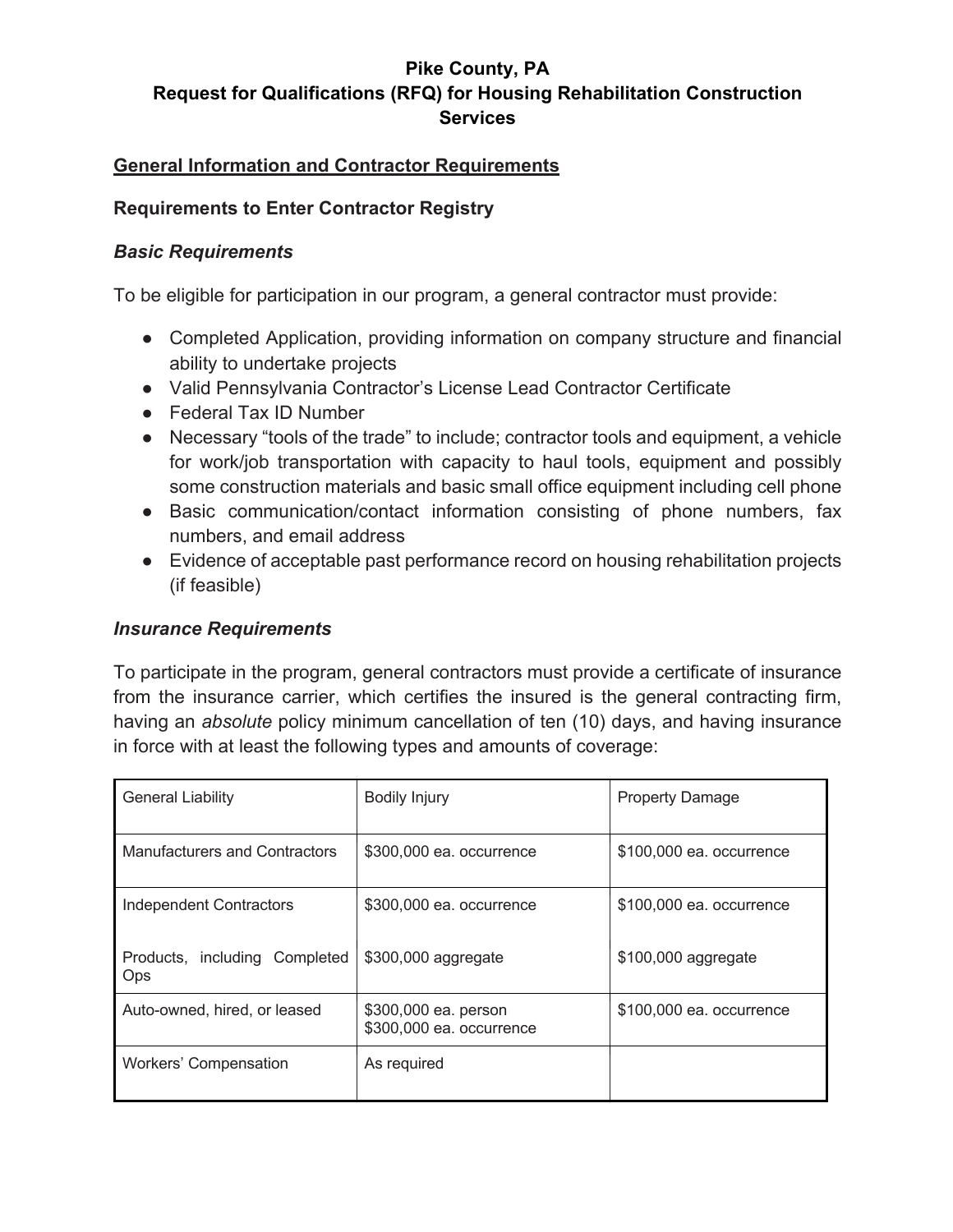*The Certificate of Insurance must be presented to this office prior to contract award.*

## *Lead Hazard Reduction*

All work performed on lead-containing surfaces must conform to lead-safe practices, and be completed who are either supervised by an EPA-certified abatement supervisor, or be performed by workers trained in lead-safe work practices. If abatement options are specified in the work write-up, then the contractor must hire an EPA-certified and statelicensed abatement contractor and submit proof of the current state license.

## *Contractor Selection Process*

Project bids may be requested from a list of contractors maintained by Pike County that have expressed interest in bidding on local rehabilitation projects. Any contractor who would like to be added to this list or continue as a potential contractor must provide a valid and acceptable certificate of insurance, proof of PA home improvement contractor registration and any other documents deemed necessary. The contractor must maintain an acceptable level of performance to remain on the list as a potential bidder/contractor. It is the homeowner's responsibility to select contractors from this list, so the necessary bid documents can be forwarded to them by the grantee or designated agent.

## *Contract Documents*

- 1. Work Write-Up: This report will be prepared by the program's rehabilitation specialist, who performed the inspection. It identifies mandatory work items, which are included in the general contractor's proposal and other homeowner-requested improvements. The work is specified to the priority schedule below:
	- compliance with the International Residential Code (the most recently adopted edition)
	- energy conservation
	- general property improvements
- 2. Bid Proposal Form: Complete this form showing both the itemized and the total bid price for the work. The rehabilitation specialist will review the bid proposals.
- 3. Program Rehabilitation Standards: All work must conform to the PA UCC and any locally adopted codes in effect and our program rehabilitation standards. The contractor's workmanship and performance are subject to evaluation and acceptance by both the homeowner and construction specialist. Failure to maintain an acceptable performance level will result in debarment from future construction work.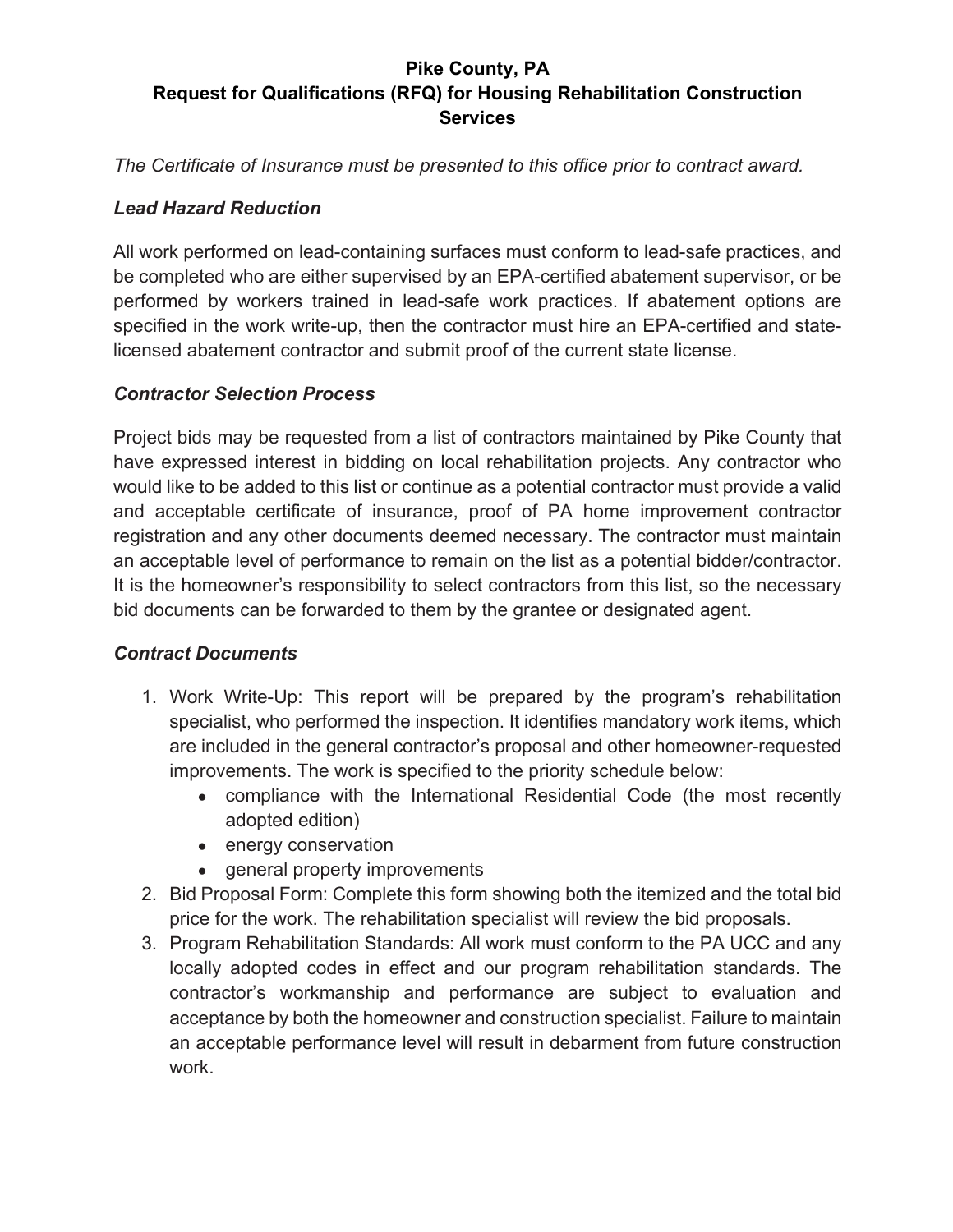#### **Standard Procedures**

## *Bidding*

- 1. The general contractor is ultimately responsible for the bid and its content, which encompasses the entire project. Pre-bid site visits are required. This includes site familiarity, inspections, and review of the work write-up items, verification of measurements, and quantities, and further review of those items listed by a subcontractor within the bid document.
- 2. Return completed proposal to the program's rehabilitation specialist prior to the deadline established.
- 3. The homeowner reviews the proposal with the rehabilitation specialist for approval. Approval may be granted if all work items are included and the work proposed conforms to the program specifications and will properly address the deficiencies, and the cost is reasonable. The rehabilitation specialist may contact the general contractor on behalf of the homeowner to explain revisions to the proposal that should be worked out between the general contractor and the homeowner.
- 4. Should you need any assistance, please feel free to contact the rehabilitation specialist assigned to the project.

## *Construction Contract*

When the homeowner's loan is approved, the construction contract will be prepared. The contract is between the homeowner and the general contractor and will be executed in triplicate by both the homeowner and the general contractor at the pre-construction conference. The conference will permit the homeowner, general contractor, and rehabilitation specialist to review the work write-up and contract documents.

In addition to the construction contract, the following documents will be reviewed at the pre-construction conference:

#### Colors and Materials Selection

The homeowner's selection checklist supplements the contract documents. The purpose of the form is to list specific materials (colors, brand names, model numbers of fixtures, etc.) as chosen by the homeowner. The selection must be specified and forwarded to the rehabilitation specialist before the notice to proceed is issued.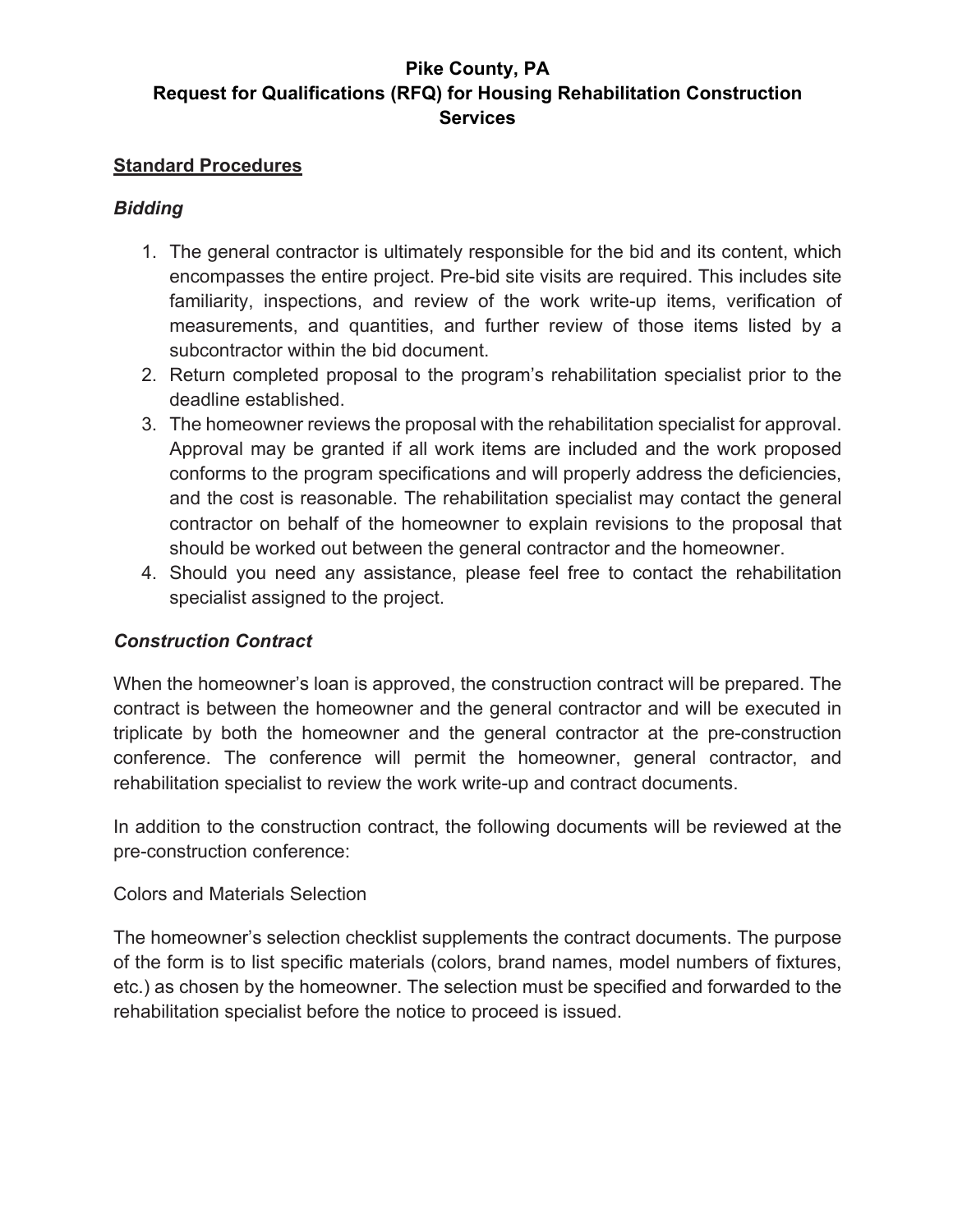## Relocation and Site Protection

All contracts involving extensive interior lead hazard reduction will require relocation of the occupants and their belongings. When the structure is turned over to the control of the contractor, the contractor must remain fully responsible for all security on a twentyfour (24) hour basis and is encouraged to supplement the existing security as is prudent and reasonable. While working in vacant structures is more efficient, relocation carries significant daily cost. Therefore, the contractor must use their utmost effort to complete the lead hazard reduction activities as indicated by a successful clearance examination within the allocated time period. The contractor shall be responsible for all direct additional relocation costs.

#### Notice to Proceed

The Notice to Proceed is issued by the homeowner (through the rehabilitation specialist) to authorize the general contractor to begin work. The form also indicates when work is to start and when it is to be completed. The Notice to Proceed shall only be issued in jobs requiring lead hazard reduction after all custom-ordered materials (e.g. windows, doors, replacement cabinetry) has been staged either at the contractor's place of business or the job site. This allows the offsite relocation period to be minimized and the construction time period to be accelerated.

#### **Permits**

The general contractor is responsible for obtaining all required permits prior to starting construction and all required building department inspection signoffs during the rehabilitation.

#### Required Progress Inspections

The homeowner is responsible for monitoring the day-to-day progress of the job. The rehabilitation specialist will require notification for foundation, roofing, and pre-close inspections. The additional notifications will be outlined on the required progress inspections. Failure to contact the rehabilitation specialist for such an inspection may result in the general contractor being debarred from the contractor registry.

#### Payment Procedures

All jobs require a minimum of four (4) inspections and/or requests for payment of which may include the final inspection for completion and release of payment. When the general contractor has progressed far enough on the job, in accordance with the payout schedule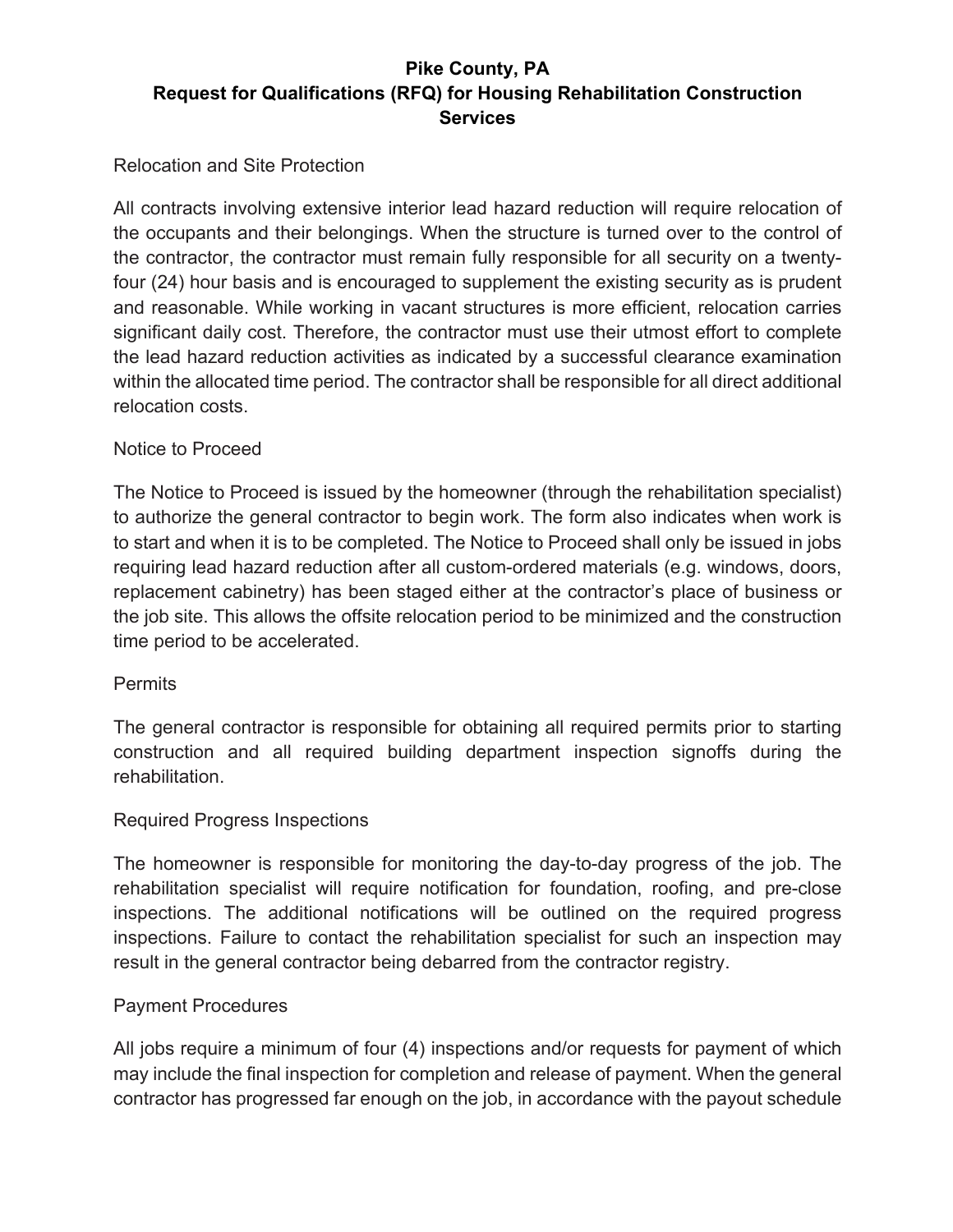in the construction contract, the homeowner is to request payment be made to the general contractor. The rehab specialist and homeowner must review and approve all requests for payment prior to release and payment of any funds.

Prior to *any* payment authorization, lien waivers or paid receipts will be collected from the general contractor and all subcontractors and/or suppliers furnishing material for the items on the job of which payment is requested. No "advance" money or authorized payment can be made for items which are not completed or properly installed (with the exception of "rough-in" installations of plumbing, electrical, or mechanical systems).

## Clearance Examinations

In all jobs with a lead clearance specification, the contractor is responsible for cleaning the work sites to a level below the thresholds of 40 μg/sf on floors, 200 μg/sf on interior window sills, and 400 µg/sf on exterior window wells or troughs. The contractor is responsible for all additional cleaning operations required to attain the mandated clearance thresholds, as well as any additional cost assessed by the clearance technician for reaped dust and laboratory fees.

#### **Warranty**

The warranty provides an outline of the general contractor's obligation (under a one-year warranty period) for both workmanship and materials completed under the contract.

#### **Contracting Norms**

#### *Resolving Disputes*

The construction contract is between the homeowner and the general contractor. The staff will clarify misunderstandings and negotiate disputes between the homeowner and the general contractor. If a problem cannot be resolved in the field, the contract requires mediation and then binding arbitration.

#### *Authorized Sanctions*

The following is a list of sanctions that may be imposed based on reasonable cause:

- 1. Temporary Denial: denial of participation or conditions for participation in specific program
- 2. Suspension: immediate exclusion from participation based on adequate evidence of wrongdoing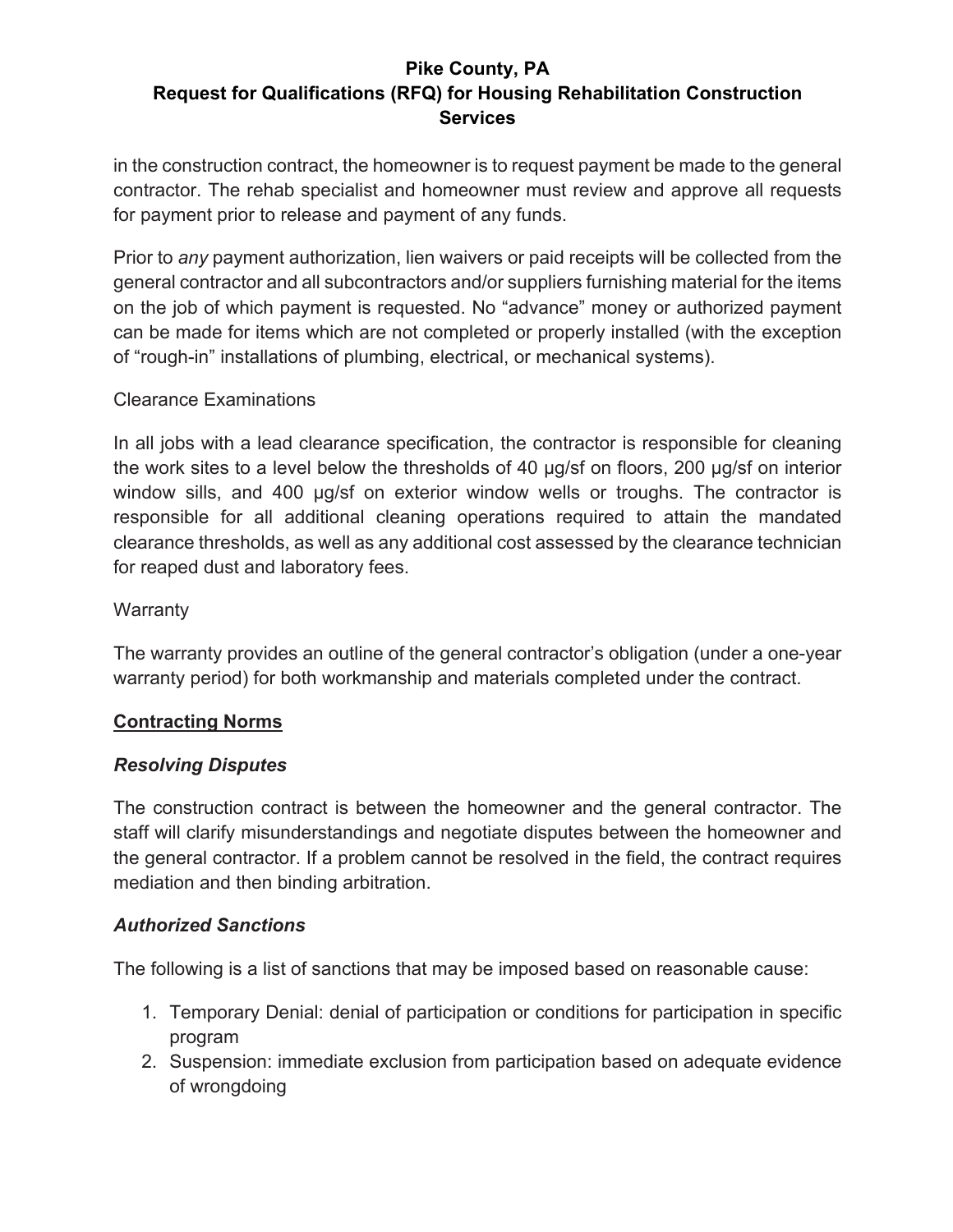- 3. Debarment: exclusion from participation for a period of time commensurate with the seriousness of the infraction
- 4. Voluntary Exclusion: voluntary exclusion by agreement with the program staff

## *Disqualification*

If the contractor fails to comply with the program requirements, or in the judgment of the program staff does not perform satisfactory work, the contractor will be disqualified from the program and unable to secure a rehabilitation contract. The reasons for disqualification include, but are not limited to:

- 1. failure to perform work in a workmanlike manner or to use safe work practices during lead hazard reduction
- 2. failure to complete a contract or failure to fulfill the contractual obligations
- 3. repeated failure to adhere to an established time schedule for work completion
- 4. failure to honor a bid
- 5. failure to maintain a professional working relationship with the client and program staff
- 6. failure to comply with all the requirements of the construction contract and related documents
- 7. discrimination against, or denial of employment to any individual in the performance of any construction contract on the grounds of race, color, national origin, age, sex, handicap, belief, or political affiliation, in violation of the Title V and VII of the Civil Rights Act (42 USC 2000d) and the Age Discrimination in Employment Act (29 USC §621)
- 8. collusion between the homeowner, contractor, or other party involving kickback or other mutual efforts to fix a bid in violation of the Copeland Anti-Kickback Act (18 USC 847, as supplemented by 29 CFR, Part 3)

## *Equal Opportunity*

The contractor shall take affirmative action to ensure employees and applicants for employment are treated without regard to their race, color, religion, sex, national origin, age, or disability. Such action shall include but is not limited to the following: employment, promotion, demotion, or transfer; recruitment or recruiting advertisement; layoff or termination; rates of pay or other forms of compensation; and selection for training, including apprenticeships. The contractor agrees to post in conspicuous places, available to employees and applicants for employment, notices setting forth provisions of this nondiscrimination clause.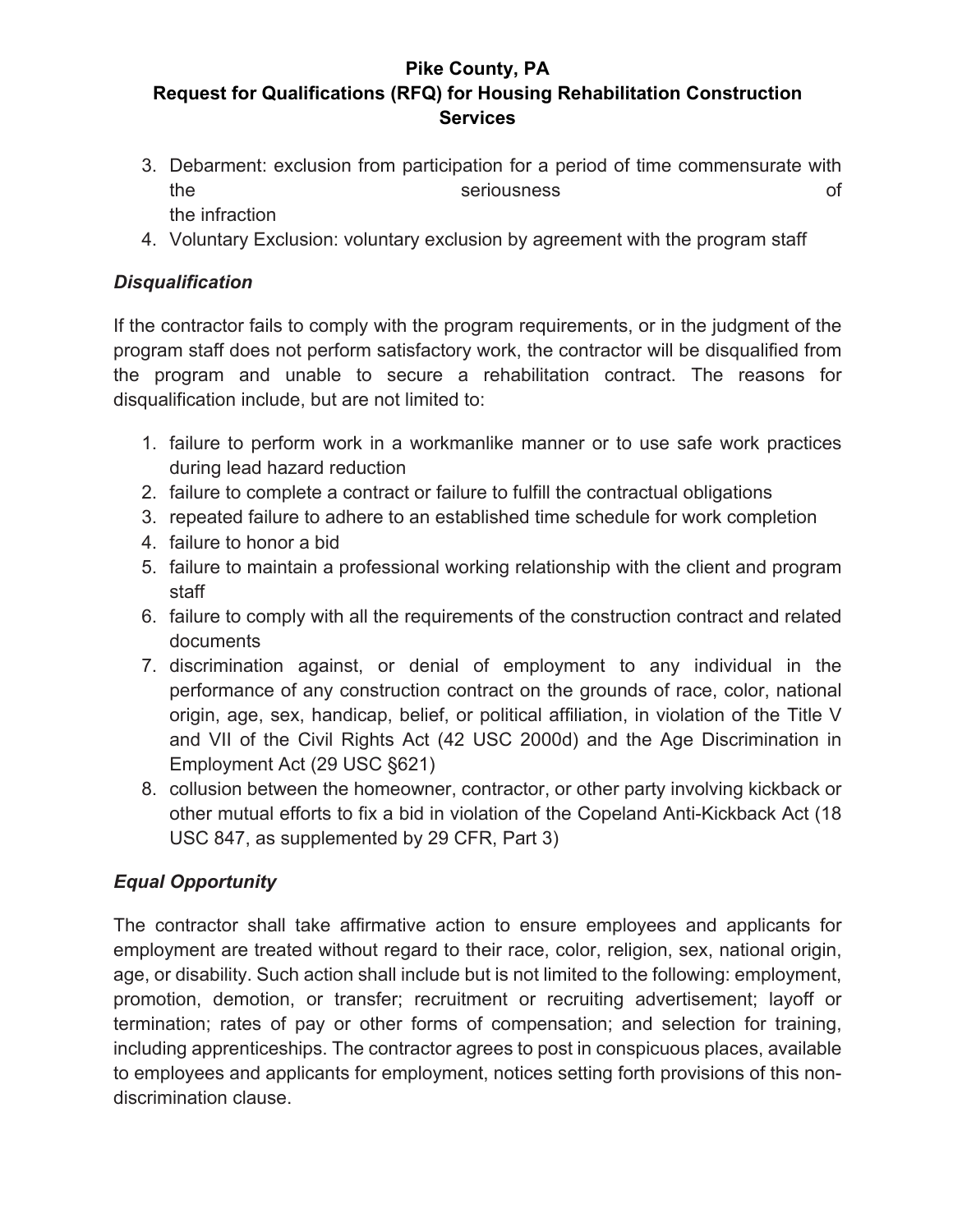In all solicitations or advertisements for employees placed by or on behalf of the contractor, state that all qualified applicants will receive consideration for employment without regard to race, color, religion, sex, national origin, age, or disability.

The contractor shall comply with the provisions of Federal Executive Order 11246 of 1965, as amended by Federal Executive Order 11375 of 1967, and the Equal Employment Opportunity Act of 1972. The contractor may be requested to furnish information and reports by program staff, the Pennsylvania Department of Community and Economic Development, or the United States Department of Housing and Urban Development to ascertain compliance with such rules, regulations, and requests, or with this non-discrimination clause.

## *Conflict of Interest*

In order to avoid conflicts of interest in awarding contracts or making purchases of property or service under this program:

- 1. No contract or procurement will be made with any organization, in which any person in an administrative capacity may benefit unless authorized by the Pennsylvania Department of Community and Economic Development, in conformity with applicable federal, state, and local laws.
- 2. No contract or procurement will be made to any organization, in which an immediate family member of a person in an administrative capacity with program may benefit unless authorized by the Pennsylvania Department of Community and Economic Development.
- 3. No employee or board shall solicit or accept gratuities, favors, or anything of monetary value from contractors, providers, or potential subcontractors.

#### *Officer Visits*

During regular business hours as established by the administering agency/grantee.

#### **Bidders List Standards**

#### *Inactive Bidders List*

A contractor shall be placed on the Inactive Bidders List as a result of the following:

- 1. failure to maintain insurance coverage
- 2. failure to complete awarded jobs within the agreed time span as stated in the contract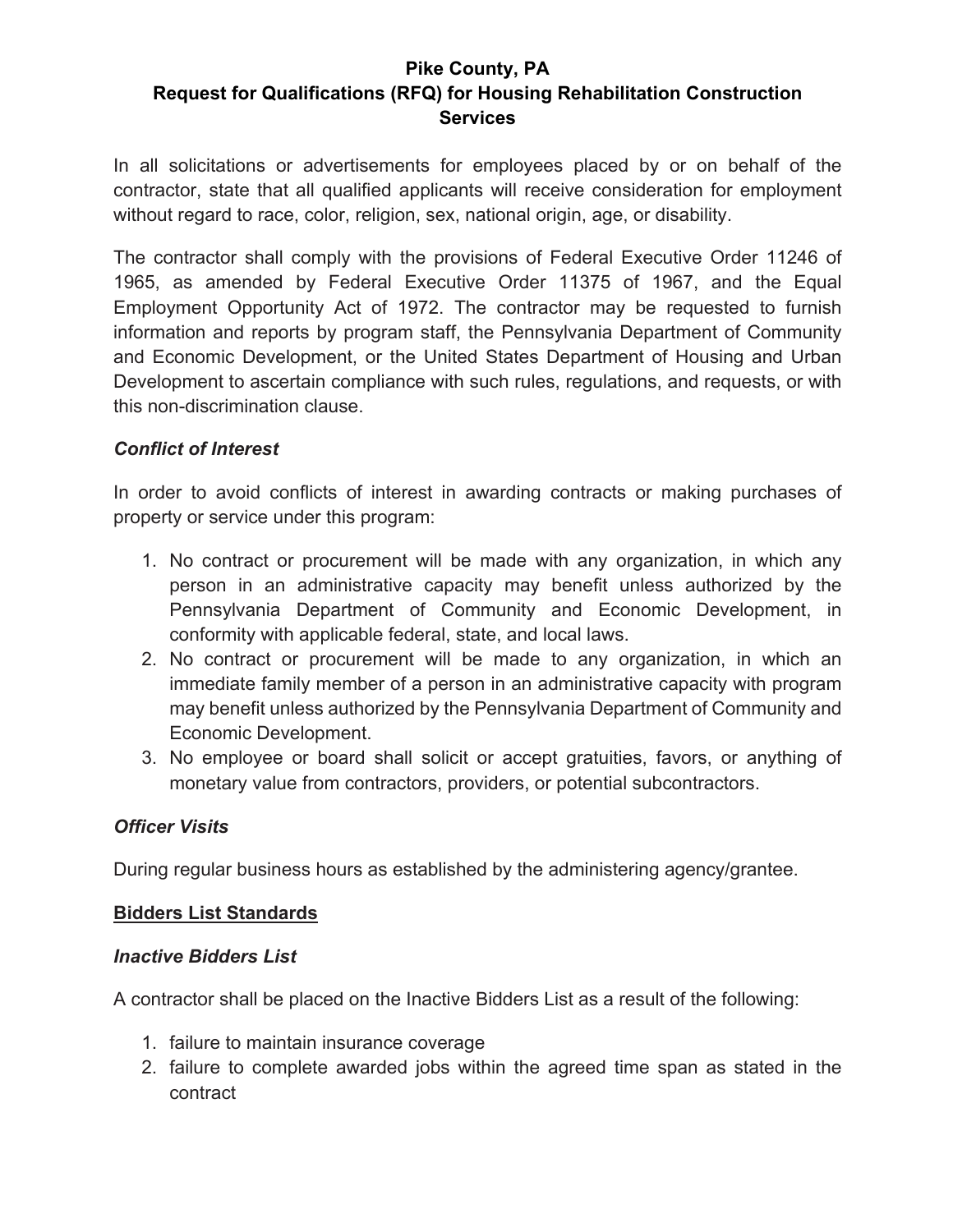- 3. failure to make satisfactory progress towards completion of any contract in construction
- 4. if the contractor fails to responds to three (3) consecutive Invitations to Bid by either not bidding or providing an explanation to program staff for why they cannot bid
- 5. by mutual agreement between the contractor and program staff

## *Removal from Bidders List*

- 1. if the contractor is on the Inactive Bidders list for a period in excess of one-hundred and eighty (180) days
- 2. if the contractor fails to complete, in a workmanlike manner, any specified work under any contract
- 3. if the contractor violates any terms or conditions established by the program staff
- 4. if the contractor violates any terms or conditions of the owner/contractor contract
- 5. if the firm fails to conduct itself in an ethical, polite manner in their dealings with homeowners, program staff, or other contractors

## **Contractor Debarment Policy**

## *Policy*

The program guidelines require financing contractors who are responsible and responsive.

## *Purpose*

To establish debarment procedures for corporations, partnerships, or other entities, which do not fulfill their responsibilities to the homeowners or the housing rehabilitation program.

## *Typical Causes for Action*

- unapproved substitution of materials, unreasonable and unexplained delays, or professional conduct on the party of the contractor or the employees
- shoddy work, unsatisfied complaints, failure to follow program procedures, lack of liability insurance, and acts deemed unethical or unprofessional
- discrimination, racial, or sexist sentiments, offering bribes or kickbacks, drugs or alcohol use on the job site